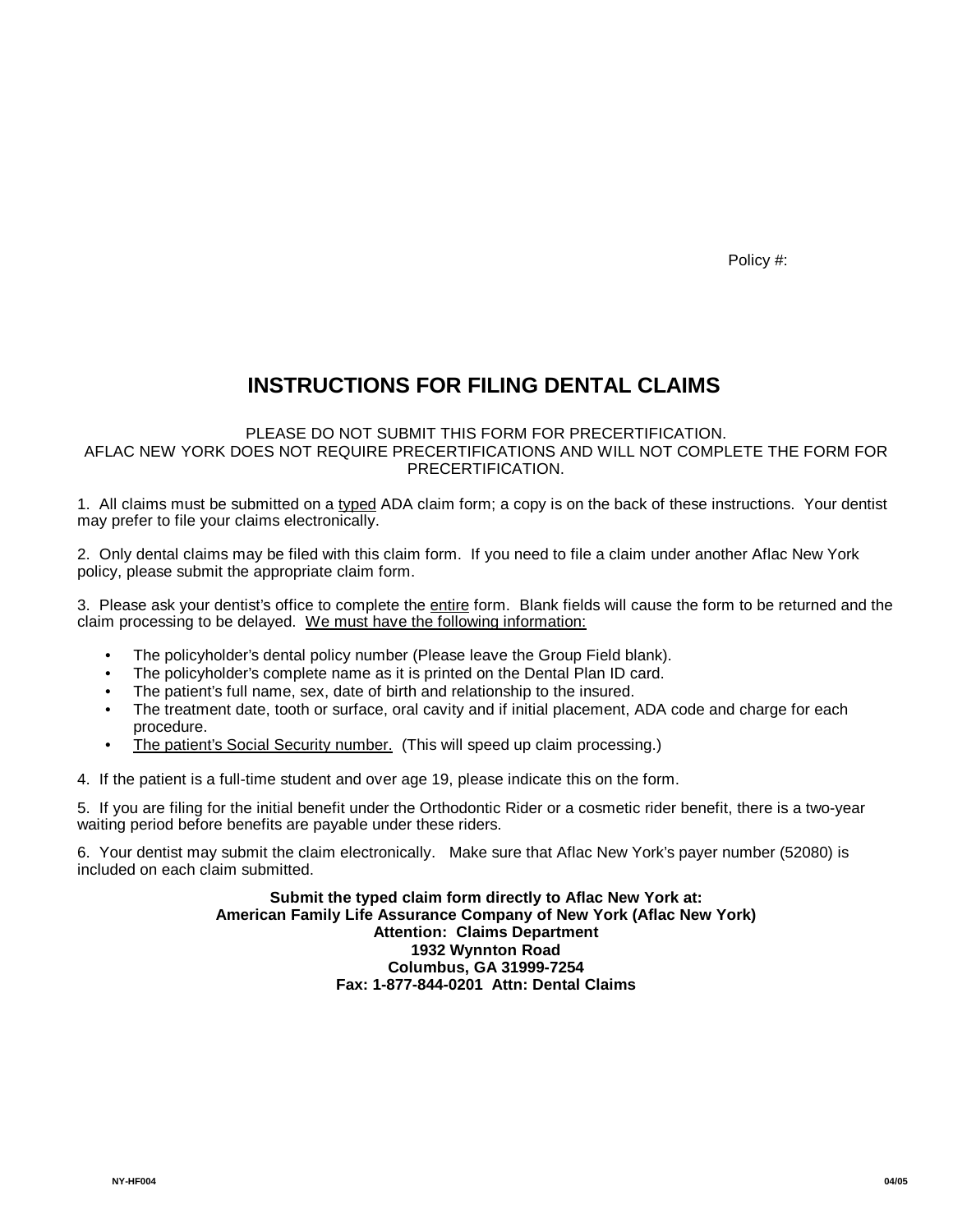| 1.   | Dentist <sup>e</sup> s pre-treatment estimate<br>Dentist <sup>e</sup> s statement of actual services | Specialty (see backside) | 3. Carrier Name | <b>Aflac New York</b>                                    |               |                   |
|------|------------------------------------------------------------------------------------------------------|--------------------------|-----------------|----------------------------------------------------------|---------------|-------------------|
| l 2. | Medicaid Claim<br><b>EPSDT</b>                                                                       | Prior Authorization #    |                 | 4. Carrier Address Claims Department • 1932 Wynnton Road |               |                   |
|      |                                                                                                      |                          | 5. City         | <b>Columbus</b>                                          | 6. State $GA$ | 7. Zip 31999-7254 |

|        | 8. Patient Name (Last, First, Middle)                                            |                              | 9. Address |                                               | 10. City                   | 11. State    |  |
|--------|----------------------------------------------------------------------------------|------------------------------|------------|-----------------------------------------------|----------------------------|--------------|--|
| –      |                                                                                  |                              |            |                                               |                            |              |  |
| z<br>面 | 12. Date of Birth (MM/DD/YYYY)                                                   | 13. Patient ID $# /$ SSN $#$ |            | 14. Sex<br>OM OF                              | <b>Phone Number</b><br>15. | 16. Zip Code |  |
| o.     | Relationship to Subscriber / Employee:<br>17.<br>□ Self □ Spouse □ Child □ Other |                              |            | Employer / School<br>18.<br>Name:<br>Address: |                            |              |  |
|        |                                                                                  |                              |            |                                               |                            |              |  |

| ш                | 19. Subs. SSN #                                                                                                                                                                                                                                                                                                                    | 20. Employer Name  |                                                                                                       | 21. Policy $#$     |                                                                 | ഗ            |           |                                           | 31. Is patient covered by another plan<br>□ No (Skip 32-37) □ Yes □ Dental or □ Medical |                  |                   | 32. Policy #                                                                                  |
|------------------|------------------------------------------------------------------------------------------------------------------------------------------------------------------------------------------------------------------------------------------------------------------------------------------------------------------------------------|--------------------|-------------------------------------------------------------------------------------------------------|--------------------|-----------------------------------------------------------------|--------------|-----------|-------------------------------------------|-----------------------------------------------------------------------------------------|------------------|-------------------|-----------------------------------------------------------------------------------------------|
| EMPLOYE          | 22. Subscriber/Employee Name (Last, First, Middle)                                                                                                                                                                                                                                                                                 |                    |                                                                                                       |                    |                                                                 | POLICIE      |           | 33. Other Subscriber <sup>®</sup> Name    |                                                                                         |                  |                   |                                                                                               |
|                  | 23. Address                                                                                                                                                                                                                                                                                                                        |                    |                                                                                                       | 24. Phone Number   |                                                                 |              |           | $\frac{1}{2}$ $\frac{1}{2}$ $\frac{1}{2}$ | 34. Date of Birth (MM/DD/YYYY)                                                          | 35. Sex<br>OM OF |                   | 36. Plan/Program Name                                                                         |
| ∽                | 25. City                                                                                                                                                                                                                                                                                                                           |                    | 26. State                                                                                             |                    | 27. Zip Code                                                    | <b>OTHER</b> | Name:     | 37. Employer / School                     |                                                                                         |                  | Address           |                                                                                               |
| 岛                | 28. Date of Birth (MM/DD/YYYY)                                                                                                                                                                                                                                                                                                     | 29. Marital Status | □ Married □ Single □ Other                                                                            | 30. Sex            | OM OF                                                           |              |           | 40. Employer/School                       | 38. Subscriber/Employee Status                                                          |                  |                   | □ Employed □ Part-time Status □ Full-time Student □ Part-time Student                         |
| <b>SUBSCRIBI</b> | 39. I have been informed of the treatment plan and associated fees. I agree to be responsible for all<br>charges for dental services and materials not paid by my dental benefit plan, unless the treating<br>dentist or dental practice has a contractual agreement with my plan prohibiting all or a portion of<br>such charges. |                    |                                                                                                       |                    |                                                                 |              | Name<br>х | below named dental entity.                |                                                                                         |                  | Address           | 41. I hereby authorize payment of the dental benefits otherwise payable to me directly to the |
|                  | x<br>Signed (Patient/Guardian)                                                                                                                                                                                                                                                                                                     |                    |                                                                                                       | Date: (MM/DD/YYYY) |                                                                 |              |           | Signed (Employee/ Subscriber)             |                                                                                         |                  | Date (MM/DD/YYYY) |                                                                                               |
|                  | 42. Name of Billing Dentist or Dental Entity                                                                                                                                                                                                                                                                                       |                    |                                                                                                       |                    | 43. Phone Number                                                |              |           | 44. Provider ID #                         |                                                                                         |                  |                   | 45. Dentist Soc. Sec. or T.I.N.                                                               |
|                  | 46. Address                                                                                                                                                                                                                                                                                                                        |                    |                                                                                                       |                    | 47. Dentist License #                                           |              |           |                                           | 48. First visit date of current series:                                                 |                  |                   | 49. Place of treatment<br>□ Office □ Hosp. □ ECF □ Other                                      |
| <b>DENTIST</b>   | 50. City                                                                                                                                                                                                                                                                                                                           | 51. State          | 52. Zip Code                                                                                          |                    | 53. Radiographs or models enclosed?<br>□ Yes, How many?<br>□ No |              |           |                                           | 54. Is treatment for orthodontics? The Thomas<br>If service already commenced:          |                  |                   |                                                                                               |
| <b>ILLING</b>    | 55. If prosthesis (crown, bridge, dentures), is<br>this initial placement? □ Yes □ No                                                                                                                                                                                                                                              |                    | If no, reason for replacement:                                                                        |                    | Date of prior placement:                                        |              |           |                                           | Date appliances placed                                                                  |                  |                   | Total months of treatment<br>remaining: _____________                                         |
| m                | 56. Is treatment result of occupational illness or injury? $\Box$ No $\Box$ Yes<br>Brief description and dates:                                                                                                                                                                                                                    |                    |                                                                                                       |                    | Brief description and dates:                                    |              |           |                                           | 57. Is treatment result of: □ Auto Accident? □ Other Accident? □ Neither                |                  |                   |                                                                                               |
|                  |                                                                                                                                                                                                                                                                                                                                    |                    |                                                                                                       |                    |                                                                 |              |           |                                           |                                                                                         |                  |                   |                                                                                               |
|                  | 58. Diagnosis Code Index (optional)                                                                                                                                                                                                                                                                                                | 2.                 | 3. $\frac{1}{2}$ 4. $\frac{1}{2}$ 5. $\frac{1}{2}$ 6. $\frac{1}{2}$ 7. $\frac{1}{2}$ 7. $\frac{1}{2}$ |                    |                                                                 |              |           |                                           |                                                                                         |                  |                   | 8.                                                                                            |
|                  | 59. Examination and treatment plans. List teeth in order.                                                                                                                                                                                                                                                                          |                    |                                                                                                       |                    |                                                                 |              |           |                                           |                                                                                         |                  |                   | Admin. Use Only                                                                               |
|                  | Date (MM/DD/YYYY)<br>Tooth                                                                                                                                                                                                                                                                                                         | Surface            | Diagnosis Index #                                                                                     | Procedure Code     | Qty                                                             |              |           | Description                               |                                                                                         |                  | Fee               |                                                                                               |

|                |   |                                   |                                       | JJ. Examination and treatment plans. Else tocum in order.                                                                                                                                                                      |                   |  |                |         |                   |     |        |                   |                                            |           | Admin. Use Only |
|----------------|---|-----------------------------------|---------------------------------------|--------------------------------------------------------------------------------------------------------------------------------------------------------------------------------------------------------------------------------|-------------------|--|----------------|---------|-------------------|-----|--------|-------------------|--------------------------------------------|-----------|-----------------|
|                |   | Date (MM/DD/YYYY)                 | Tooth                                 | Surface                                                                                                                                                                                                                        | Diagnosis Index # |  | Procedure Code | Qty     |                   |     |        |                   | Description                                | Fee       |                 |
|                |   |                                   |                                       |                                                                                                                                                                                                                                |                   |  |                |         |                   |     |        |                   |                                            |           |                 |
|                |   |                                   |                                       |                                                                                                                                                                                                                                |                   |  |                |         |                   |     |        |                   |                                            |           |                 |
|                |   |                                   |                                       |                                                                                                                                                                                                                                |                   |  |                |         |                   |     |        |                   |                                            |           |                 |
|                |   |                                   |                                       |                                                                                                                                                                                                                                |                   |  |                |         |                   |     |        |                   |                                            |           |                 |
|                |   |                                   |                                       |                                                                                                                                                                                                                                |                   |  |                |         |                   |     |        |                   |                                            |           |                 |
|                |   |                                   |                                       |                                                                                                                                                                                                                                |                   |  |                |         |                   |     |        |                   |                                            |           |                 |
|                |   |                                   |                                       |                                                                                                                                                                                                                                |                   |  |                |         |                   |     |        |                   |                                            |           |                 |
|                |   |                                   |                                       |                                                                                                                                                                                                                                |                   |  |                |         |                   |     |        |                   |                                            |           |                 |
|                |   |                                   |                                       |                                                                                                                                                                                                                                |                   |  |                |         |                   |     |        |                   |                                            |           |                 |
|                |   |                                   |                                       |                                                                                                                                                                                                                                |                   |  |                |         |                   |     |        |                   |                                            |           |                 |
|                |   |                                   |                                       |                                                                                                                                                                                                                                |                   |  |                |         |                   |     |        |                   |                                            |           |                 |
|                |   |                                   |                                       |                                                                                                                                                                                                                                |                   |  |                |         |                   |     |        |                   |                                            |           |                 |
|                |   |                                   | 60. Identify all missing teeth with X |                                                                                                                                                                                                                                |                   |  |                |         |                   |     |        |                   | <b>Total Fee</b>                           |           |                 |
|                |   |                                   |                                       | Permanent                                                                                                                                                                                                                      |                   |  |                | Primary |                   |     |        |                   |                                            |           |                 |
| $\overline{2}$ | 3 | 6<br>$4\quad5$                    | 7 8                                   | 9 10 11 12 13 14 15 16                                                                                                                                                                                                         |                   |  | A B C          | D E     |                   | F G | H      | J<br>$\mathbf{L}$ | Payment by other plan                      |           |                 |
|                |   | 32 31 30 29 28 27 26 25           |                                       | 24 23 22 21 20 19 18 17                                                                                                                                                                                                        |                   |  | <b>TSRQP</b>   |         |                   |     | ON MLK |                   | Max. allowable                             |           |                 |
|                |   | 61. Remarks for unusual services: |                                       |                                                                                                                                                                                                                                |                   |  |                |         |                   |     |        |                   | Deductible                                 |           |                 |
|                |   |                                   |                                       |                                                                                                                                                                                                                                |                   |  |                |         |                   |     |        |                   | Carrier %                                  |           |                 |
|                |   |                                   |                                       |                                                                                                                                                                                                                                |                   |  |                |         |                   |     |        |                   | Carrier pays                               |           |                 |
|                |   |                                   |                                       |                                                                                                                                                                                                                                |                   |  |                |         |                   |     |        |                   | Patient pays                               |           |                 |
| procedures.    |   |                                   |                                       | 62. I hereby certify that the procedures as indicated by date are in progress (for procedures that require multiple visits) or have been completed and that the fees submitted are the actual fees I have charged and intend t |                   |  |                |         |                   |     |        |                   | 63. Address where treatment was performed. |           |                 |
| $\mathsf{x}$   |   |                                   |                                       |                                                                                                                                                                                                                                |                   |  |                |         |                   |     |        |                   | 64. City                                   | 65. State | 66. Zip Code    |
|                |   | Signed (Treating Dentist)         |                                       |                                                                                                                                                                                                                                | License #         |  |                |         | Date (MM/DD/YYYY) |     |        |                   |                                            |           |                 |

Г